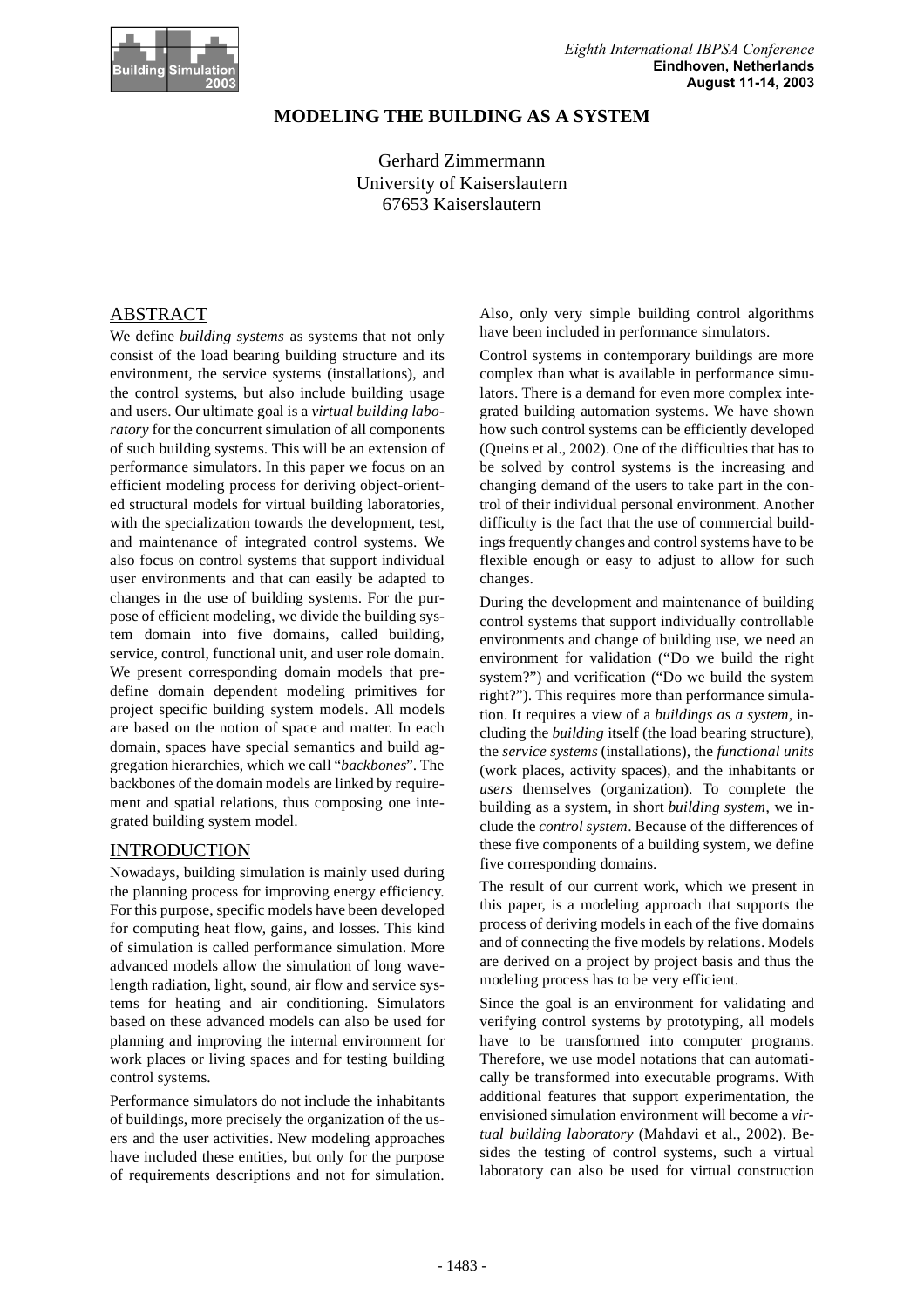tasks, as defined in (Clark, 2001). This is a great challenge because during the design of buildings, changes in all domains can occur and consistency has to be maintained. At the moment we only envision a fixed building design with changing usage. We can also see a useful application of our approach in the support of the architectural programming process.

Our object-oriented modeling approach is mainly based on separation of concerns, hierarchical structures, and the notion of space and matter. Separation of concerns is achieved by dividing building system models into five domain specific models. Domain experts can derive these models in parallel and the propagation of changes can be minimized. In each domain a hierarchical *backbone* of spaces is defined. The semantics of the spaces is domain dependent, but all are geometric entities that are related to matter entities. The spaces in the different domains are related by requirements and spatial relations.

The process of deriving models is based on several levels of model abstraction, ranging from very general models to project specific models. The more abstract models define domain specific model primitives and are presented in this paper. In a project, these primitives are used to create specific models with a high degree of reuse capabilities. Examples are shown in Figure 5 and Figure 10.

Our approach has been tested in several case studies in the control domain (Queins et al., 2002) and in one case study in the building simulation domain (Zimmermann, 2002). Case studies in other domains are in progress.

#### RELATED WORK

Many individual aspects of our approach have already been published and used in the computer science and in the building simulation communities. Here, we will only refer to a selection.

Object-oriented modeling has a long history in computer science, especially for data bases and in software engineering, and has been widely adopted with the introduction of the UML (Booch et al., 1999). In our work, we use UML class diagrams to specify the system structure and SDL state transition diagrams for modeling behavior (Olsen et al., 1997). Telelogic's Tau SDL Suite (Telelogic) is used to generate executable C-code from SDL models, including a real-time runtime environment. It has been successfully used in the mentioned case studies.

Building simulators can be partitioned into three parts and classified regarding object-orientation: The input of building data can be object-oriented (o) or not (n) and will be called the *interface model*. For example, drawing tools can either enter and manipulate building objects (o) or geometric primitives (n). The internal data representation is called the *data model*, also either (o) or (n). The simulation itself, called the *execution* *model,* is typically based on the numerical solution of large systems of equations (n), but can also be based on assigning physical properties to objects and calculations hidden in these objects (o). With this classification, we can describe the degree of object-orientation of simulation environments. (ooo) would describe a fully object-oriented environment.

The prototype of an (nnn) environment is DOE-2 (DOE-2). But there are several examples of building simulation environments with object-oriented interface models; e.g., ESP-r (ESP-r). COMBINE (Combine), IDEA+ (Hendricx, 1997), and SEMPER (Mahdavi, 1996) use object oriented data models. The importance and a clear definition of space in data models is given in (Eastman et al, 1995; Ekholm et al., 2000). The latter also gives a good overview over other data models. The model that we present in this paper is fully object-oriented and is closely related to the aforementioned models.

Object-oriented execution models have been the goal of the Energy Kernel System (Clarke et al., 1993). We understand this as a mixture between distributed problem solving and central numerical solvers. A fully distributed (object-oriented) execution model has been shown by Riegel (Riegel et al., 1997), using design patterns to create simulators from scratch very efficiently. Another fully object-oriented execution model has been demonstrated by the author (Zimmermann, 2001), using automatic code generation. Both approaches can be called (ooo).

Clarke (Clarke, 2001) has pointed out the importance of integrating different effects in simulation environments. Current practice is still based on reentering or reformatting the input data for different simulation environments. The Building Design Advisor (Papamichael et al., 1997), the ESP-r, and the SEMPER environment provide all or a subset of thermal, light, air flow, sound, and HVAC-system simulation. We go beyond these approaches by also integrating the simulation of functional units and of users.

Functional units, also called activity spaces, have been formally modeled by (Eastman et al., 1995) and (Ekholm et al., 2000) to represent requirements of the organization that will occupy a building. Activities and organization, representing persons, are combined in one model. Functional units are also modeled in SEED (Flemming et al., 1995) for the generation of space programs. In all cases, no simulation was intended. In our approach we construct models that can be transformed into executable software for the purpose of dynamic simulation. We also assign functional units and users to separate domains to be more flexible in reaction to changes of building use.

Executable models of inhabitants of buildings are equally rare. Human figure models that can move autonomously (Armstrong et al., 1987) are good for virtual reality purposes, but not in our context of testing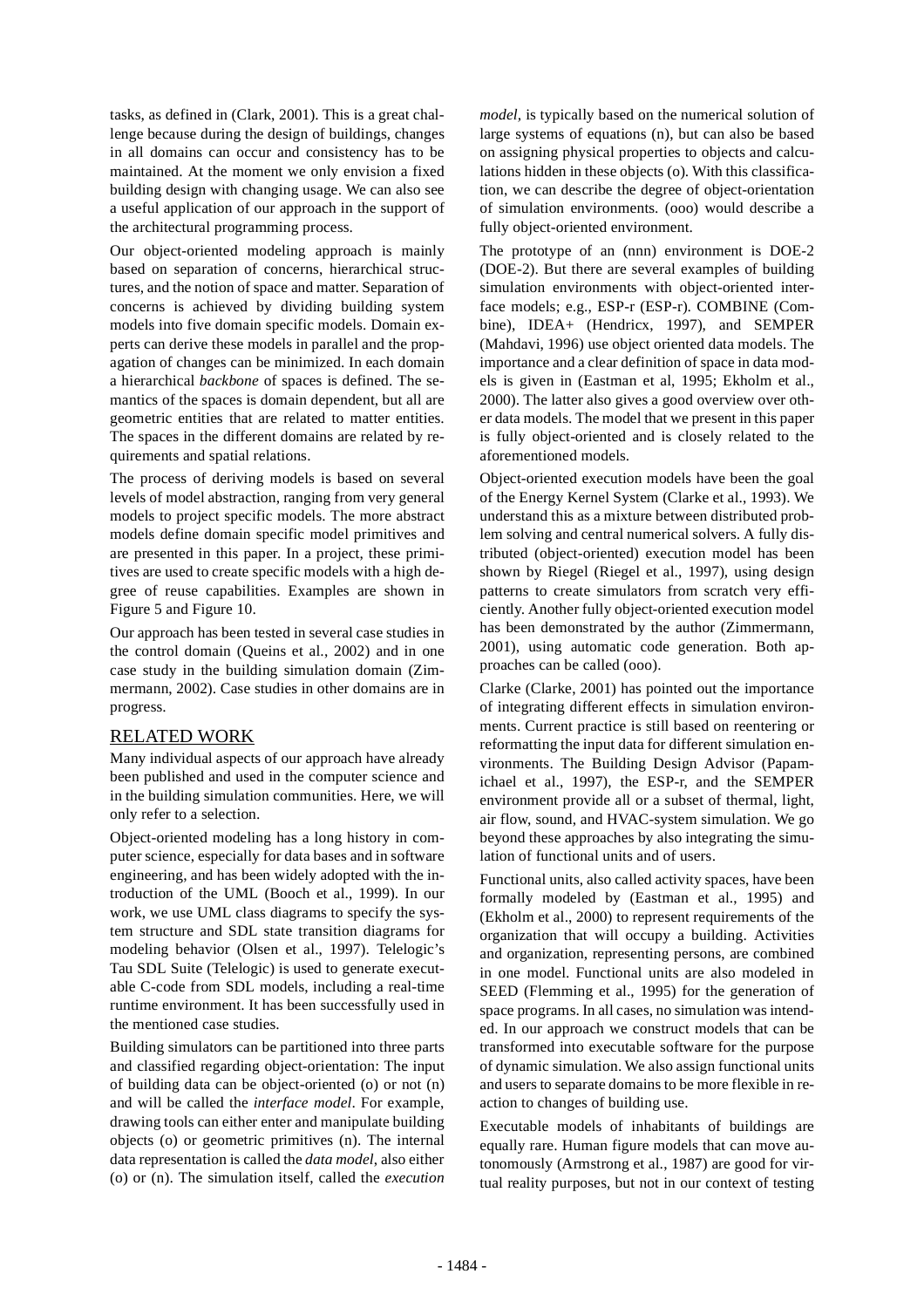control systems. More to the point are abstractions of users, as for example route analyses (Koutamanis et al., 2001). Post-occupancy analysis is a useful method to define user behavior.

Several projects are concerned with the design process itself and its modeling. The COMBINE project uses Combi Nets to model the control of the process. The M.E.R.O.DE development method (Hendricx, 1997) is a way for producing a central computer model for all data involved in the architectural design process.

## MODEL ABSTRACTIONS

Computer science has a long history in abstract modeling of complex systems. Physics is strong in modeling real world entities and relations. On the basis of both sciences we express the relation of the physical entities *space, time, matter,* and *energy* with computer science models.

Building system models deal with different types of information and we have to communicate with experts from different domains. Therefore, we use *textual*, *geometric, topological, object type, process graph, state transition,* and *mathematical models*, whatever is most suitable. The first three are used to describe interface models, the last four describe the data and execution models. In this paper, we concentrate on object type models.

Object types are abstractions of sets of instances (objects). As a suitable notation, we chose UML class diagrams (Booch et al., 1999). Consequently, in the following object type diagrams, boxes denote types, lines with a  $\Delta$  denote generalization relations, lines with a  $\Diamond$  denote aggregation relations, and normal lines denote other relations. Names can be assigned to relations and directed by filled arrowheads.

Throughout this paper we will abbreviate key words in graphical representations and tables and use the full words in running text. Both representations are linked by using bold and normal fonts, as for example **Bld-SpaceT** and **B**ui**ld**ing **Space T**ype.

Figure 1 shows the model hierarchy. The three top levels, the *system level*, the *domain level*, and the *application domain level*, define types of object types (grey boxes). All entities in models that are types of types have names with the postfix **Type** or **T**. In principle, these models define a notation for object type models at the *project level*. For all entities at the three top levels semantics are defined. These semantics can have the form of physical equations or of behavioral models, for example. Thus, they form a repository of reusable development products.

At the system level, the *Building System Model* (see Figure 2) defines entities and basic relations that are specialized in the next two levels. At the domain level, five different *domain models* (e.g., Figure 4) are defined. At the application domain level, further specializations for application domains are defined, the



*Figure 1 Model hierarchy. The grey boxes denote domain specific models, the white boxes project models. At the application domain and the project level only examples for the building domain are shown.*

*application domain models* (e.g., Table 1). The project level shows *project models*. One example is a **Tax Com**pany project. Figure 5 shows an example. The project models are composed of object types specific for the project building system. They are instantiations of types of object types of the domain and the application domain models.

To simplify the graphical representation of the models, the generalization relations of entities at the domain and the application domain levels to entities at the system level are denoted by «**Type**». In Tables we call this relation *System Type*.

# THE BUILDING SYSTEM MODEL

The model in Figure 2 shows the **requires** and **fulfilledBy** relations between the two major **Artifact** types **SystemObjectType** and **Requirement**. It has to be pointed out that **Requirement** is not a type of types and thus is inherited by all models below the system model. **Requirement** mainly occurs between entities of different project model domains, thus linking the domains to each other. The meaning is that one object type has a requirement that is fulfilled by another object type. In further stages of the design of the virtual laboratory these relations will lead to spatial or communication relationships.

As the model shows, all object types of **SystemObjectType** are either a specialization of **SpaceType** or **MatterType**. Energy and time are features of the behavior that is not considered at this point. In regard to the five domain models, the **SpaceType** object types have different semantics and are **realizedBy** different **MatterType** object types. These semantics are explained in the corresponding five domain chapters. Common to all domains is that spaces define abstract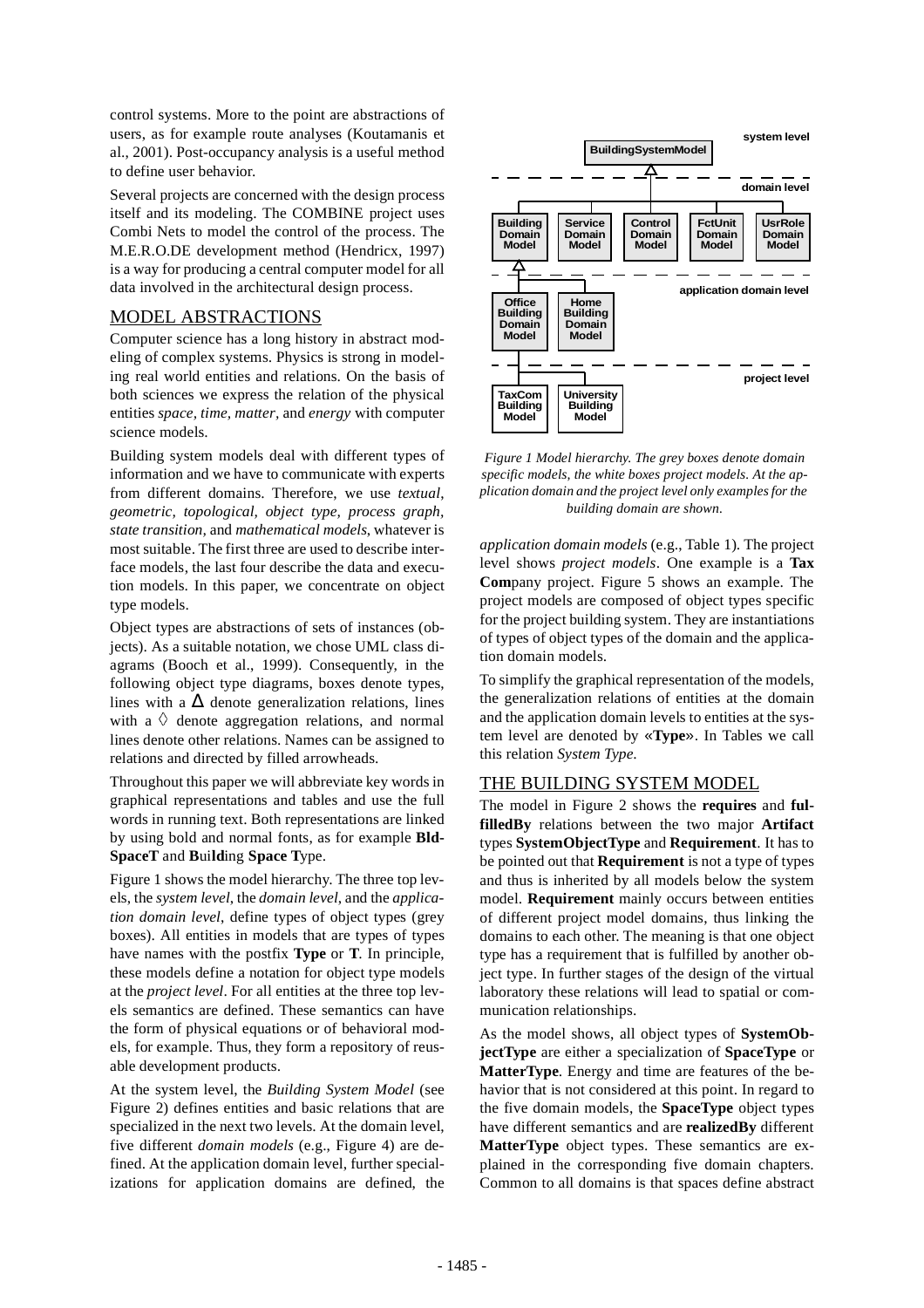

*Figure 2 Building system model*

volumes. In the case of the building domain this includes areas (**B**ui**ld**ing**AreaT**ype). Following the definition in (Ekholm et al., 2000), we distinguish *factual space,* which is precisely defined by enclosing matter, and *experiential space,* which is defined by observation and interpretation.

As we will see in the domain models, spaces build aggregation hierarchies, the "backbones" of the models. The **spatialRel**ation of **SpaceType** connects the backbones of different domain models.

Before we go into the details of the domain models, we look at the requirements engineering process that creates project models.

## THE PROCESS

In this paper we regard requirements engineering as the process of creating a problem description with a customer and of translating the problem description into a requirements specification for a building system. The first phase of the translation process is the definition of the structure and the assignment of requirements to object types of this structure. This phase is closely related to the architectural programming process and our modeling approach can be used to support and formalize this process.The functional program would relate to the **FunctionalUnitModel**, the space program to the **BuildingModel**. The second phase is the modeling of the behavior of object types to realize the requirements. The third phase is the generation of an executable prototype of the system. In this paper, we are concerned with the first phase.



*Figure 3 Process overview. The arrows indicate the requires relation.*

Figure 3 shows the principal dependencies in the process. The arrows are a symbol for **Requirement** entities as well as the **requires** and the **fulfilledBy** relation, pointing in the direction of both relations. Starting point in our philosophy is the **UserRoleModel**. It describes the organization and its members with roles and functions of the users of a building or building complex. These functions require functional units in the **FunctionalUnitModel**. These may already exist or have to be provided. This requirements relation can change with changes of usage of the building system. Functional units require physical space that has to be provided by spaces in the **BuildingModel**. If such spaces exist, this is an assignment process leading to spatial relations between functional unit places and building spaces. Otherwise, the building spaces have to be created. The relation between functional unit places and building spaces can change with changing usage. Additional requirements are environmental properties, like for example air quality, light level, accessibility and security. Our idea is not to assign these requirements to persons or user functions, but to the corresponding functional units. Most of these properties require control. In such cases the requirement is fulfilled primarily by control spheres that secondarily may require services from service zones. Therefore, we have a requirements chain from the **Us**e**rRole-Model** via the **FunctionalUnitModel** to the **ControlModel** and the **ServiceModel**. Some properties can be directly fulfilled by service zones and service systems may require control spheres without being related to other models. Service zones and service systems also require building spaces. These relations are reflected in the arrows in Figure 3.

It should be noted, that Figure 3 describes possible flows of reasoning, but no order in time. In real projects large parts in each domain may already exist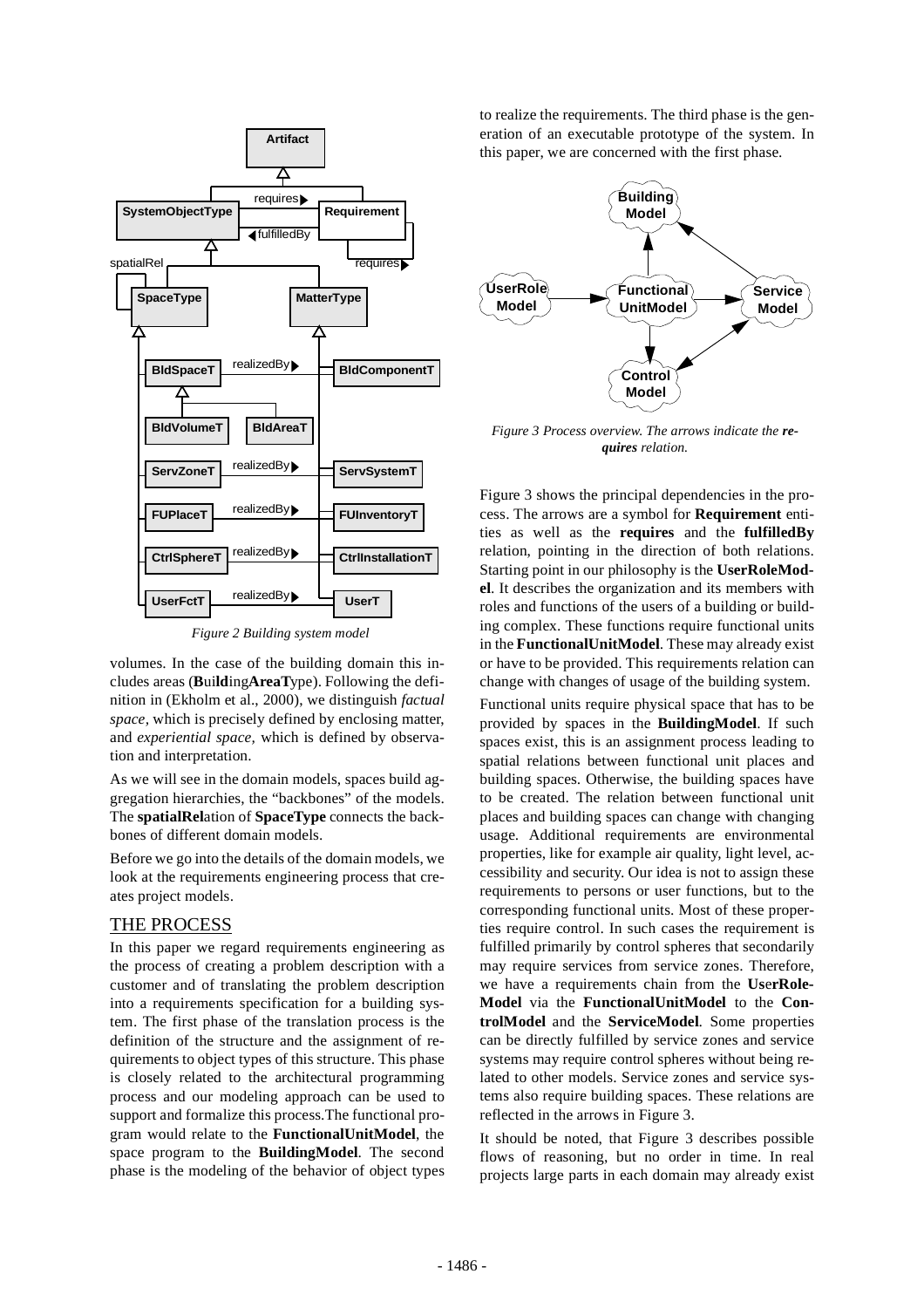

*Figure 4 Building Domain Model*

or are already specified. In such cases, modeling can start in all domains simultaneously and only additional object types and relations are added in the above sequence of reasoning.

We will now describe the five domains in more detail by starting with the building domain, which is generally known best.

#### THE BUILDING DOMAIN

All entities in the building domain model in Figure 4 are derived from the building system model in Figure 2. In principal they are specializations of building system model entities. For example, **B**ui**ld**ing**SiteT**ype is a specialization of **B**ui**ld**ing**VolumeT**ype.

Most entities are self-explaining and follow the usual nomenclature of buildings. The BuildingSectionEnclosureSegmentType (**BldSEST**) needs some explanation. Objects of this type separate exactly two **B**ui**ld**ing**Section**s (**frontOf** and **behind**) and are **realizedBy B**ui**ld**ing**Encl**osure**Unit**s. These units can be composed of rigid elements as for example walls and windows and of apertures. Figure 5 shows an example of using these relations..

| <b>Object Type</b> | <b>Parent Type</b> | <b>System Type</b> |
|--------------------|--------------------|--------------------|
| RoomT              | BldSectionT        | <b>BldVolumeT</b>  |
| CellT              | <b>BldSectionT</b> | BldVolumeT         |
| OutdSectT          | BldSectionT        | BldVolumeT         |
| StoreyT            | BldSectionT        | <b>BldVolumeT</b>  |
| WallElemT          | BldRigidElemT      | BldComponentT      |

*Table 1 Office Building Domain Model (excerpt)*

An application domain model for office buildings is the *Office Building Domain Model*. We do not show a graphical representation here, but an excerpt of a table representation (Table 1). It shows specializations of **B**ui**ld**ing**SectionT**ypes and of **B**ui**ld**ing**RigidEle-**



*Figure 5 Project Building Model with corresponding floorplan of type StoreyA.*

**m**ent**T**ypes. **RoomT**ypes are typically defined by walls and represent factual spaces. **CellT**ypes are used to partition rooms or sections, often based on a grid. **CellT**ypes represent experiential spaces. All other new entities should be self-explaining

All projects with office buildings use the types of object types from the Office Building Domain Model. If, during the modeling process, special types are missing, they can be added to this application domain model.

Figure 5 shows an example project model. The cardinalities show the number of instances of each type. For example, each **SmallOfc** space is defined by the front of 2 **IndSES1**, 1 **IndSES2** with a door, and 1 **OutdSES1** with a window. During the modeling process instance names will be given to these instances.

#### THE SERVICE DOMAIN

**ServiceZoneT**ypes are defined by the space that is serviced by a **ServiceSystemT**ype. This space is not always enclosed by matter, but rather an experiential space. Within a zone, a physical value like illuminance in a light zone may vary geometrically and over time.

Figure 6 shows the specialization of ServiceZone-Types into five subdomains that are typically **realized-By** different system types. Within each of the subdomains, which are not explained further, finer specializations in application domain models exist.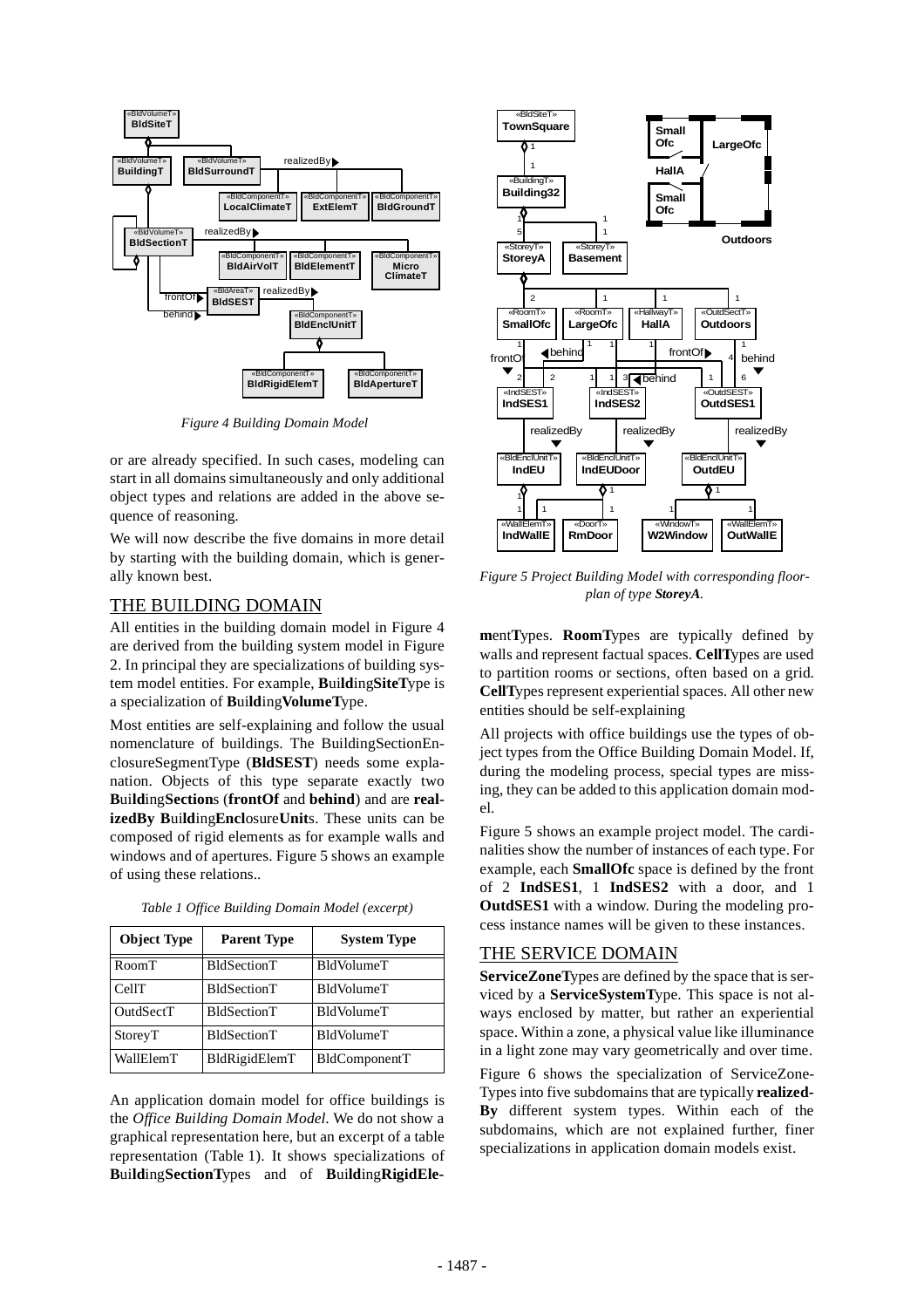

*Figure 6 Service Domain Model*



*Figure 7 Control Domain Model*

## THE CONTROL DOMAIN

A **C**on**tr**o**lSphereT**ype is defined in our model as the space for which a **C**on**tr**o**lObjectT**ype assumes the responsibility for distinct control tasks. Other alternatives, like the definition by actuator or sensor influence spheres, are not proposed, although possible. The advantage of our definition is the direct correspondence to service zones or to functional unit places.

During the requirements engineering phase, **C**on**tr**o**lObjectT**ypes are **realizedBy C**on**tr**o**lSoftware-T**ypes. During the design phase of the control system, **ControllerT**ype hardware and **C**on**tr**o**lNetwork-T**ypes will be added. Figure 7 shows the relations between these object types.

For offices and similar buildings, a specialization of the **C**on**tr**o**lObjectT**ype is not necessary. The relation to the other domains, especially the service and the functional unit domains, will be made through requirement relations.

The requirements engineering process for control systems has been studied and tested in several case studies. Several publications exist, e.g., (Queins et al., 1999). Therefore, we do not elaborate this domain in this paper, although test environment for control systems is the ultimate goal of the presented research.



*Figure 8 Functional Unit Domain Model*

# THE FUNCTIONAL UNIT DOMAIN

The space that defines a functional unit is called **F**unctional**U**nit**PlaceT**ype. The space can be factual or experiential. As Figure 8 shows, we have three major levels and additional sublevels in an aggregation hierarchy of places. The top level **Org**anizational**Unit-T**ype is defined by structures that correspond with structures in the user role model. There may be requirements such as security that are related to organizational entities. Similarly, **F**un**ct**ional**UnitT**ypes are **FUPlace**s for groups of functions that may have requirements in common. Both are composed of **Place-T**ypes that support one or more functions and that are **realizedBy** the assigned **InventoryT**ypes, for example furniture. But there may be **PlaceT**ypes, as for example for circulation, that have no inventory.

*Table 2 Office Functional Unit Domain Model (excerpt)*

| <b>Object Type</b>   | <b>Parent Type</b> | <b>System Type</b> |
|----------------------|--------------------|--------------------|
| <b>WorkPlaceT</b>    | PlaceT             | <b>FUPlaceT</b>    |
| SocialPlaceT         | PlaceT             | <b>FUPlaceT</b>    |
| <b>ServicePlaceT</b> | PlaceT             | <b>FUPlaceT</b>    |
| StoragePlaceT        | PlaceT             | FUPlaceT           |
| FurnitureT           | InventoryT         | FUInventoryT       |
| DeskT                | FurnitureT         | FUInventoryT       |
| ChairT               | FurnitureT         | FUInventoryT       |
| CabinetT             | FurnitureT         | FUInventoryT       |
| EquipmentT           | InventoryT         | FUInventoryT       |
| Computer             | EquipmentT         | FUInventoryT       |

Table 2 shows part of the application domain model for functional units in offices. In projects an office work place will typically be realized by a desk, chair, cabinet, and computer. The work place will have requirements for ambient and work light, for temperature control, and for air quality. All of them may depend on occupancy.

#### THE USER ROLE DOMAIN

User functions and roles are strongly bound to spaces, especially to functional units as far as this model is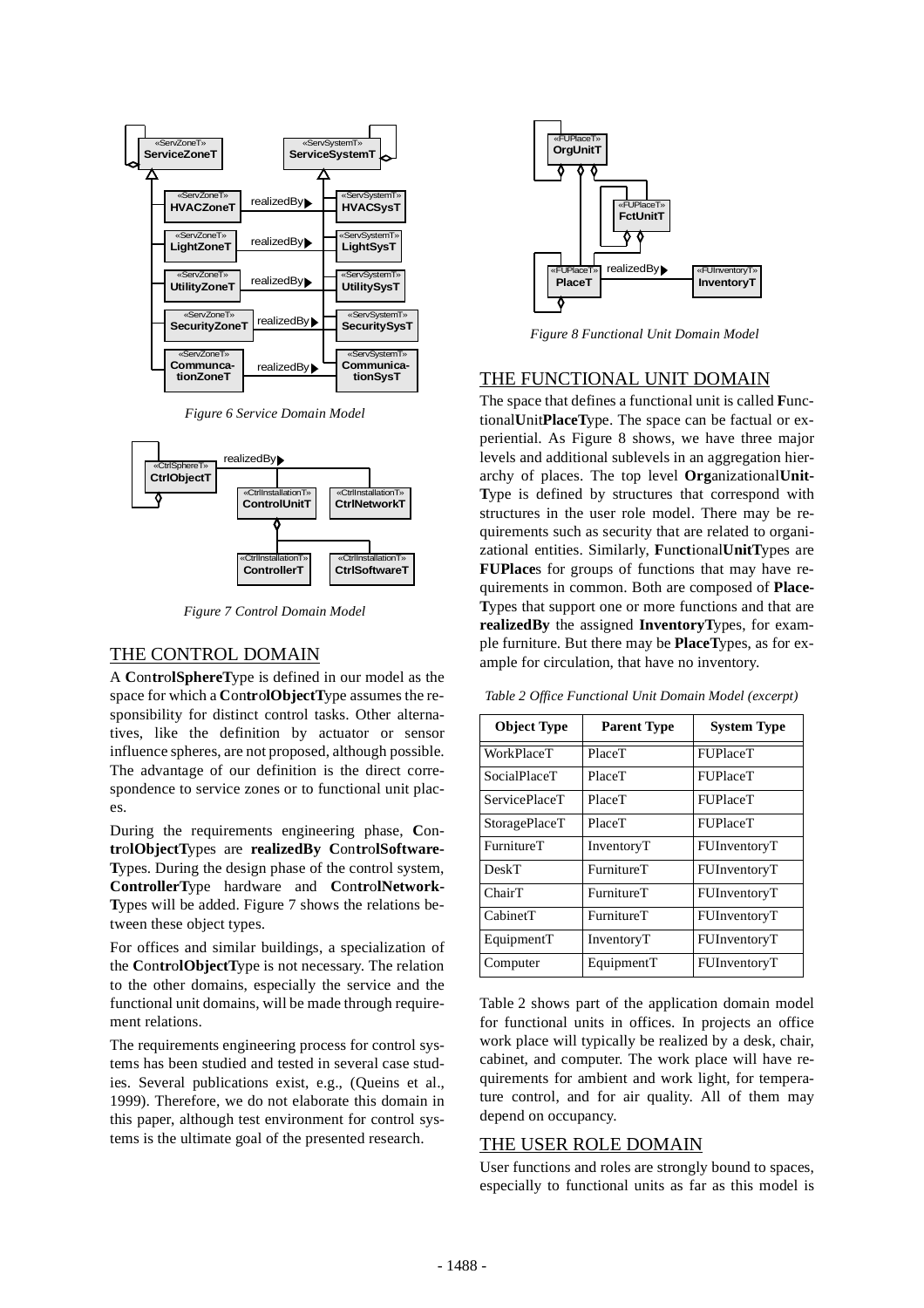

*Figure 9 User Role Domain Model*

concerned. Therefore, we have defined **UserFctT** as a specialization of **SpaceType**, although it is not really a space. Like in the functional unit model, we also use an aggregation hierarchy to introduce roles that are composed of several functions and to distinguish between group and individual roles and functions. Figure 9 shows the relations.

Roles of groups and of individuals are **realizedBy UserGroupT**ypes or **IndividualT**ypes respectively. The member relation is redundant because we can derive it from the other relations. During the modeling process it may be temporarily necessary, if we model the user hierarchy before we model the roles and functions.

As mentioned in section "THE PROCESS", user roles and functions are the source of most requirements. In our approach we try to avoid defining requirements of users directly. This gives us the freedom to exchange assignments of users to roles without influencing the relations to functional units. But this does not exclude the definition of requirements of users, for example a specific control requirement for a handicapped person.

For the application domain model we show an excerpt in Table 3.

| <b>Object Type</b> | <b>Parent Type</b> | <b>System Type</b> |
|--------------------|--------------------|--------------------|
| <b>StaffRoleT</b>  | IndivRoleT         | UserFctT           |
| VisitorRoleT       | IndivRoleT         | UserFctT           |
| AccessFctT         | <b>IndivFctT</b>   | UserFctT           |
| WorkT              | <b>IndivFctT</b>   | UserFctT           |
| SocialFctT         | IndivFctT          | UserFctT           |
| BodilyFctT         | <b>IndivFctT</b>   | <b>UserFctT</b>    |
| HandlingFctT       | IndivFctT          | UserFctT           |
| CompanyUserT       | UserGroupT         | UserT              |
| HumanUserT         | IndivUserT         | UserT              |

*Table 3 Office User Role Domain Model (excerpt)*



*Figure 10 Tax Company User Role Model (simplified) with requirements*

The selection has been made in order to explain a simplified Tax Company User Role Model.

This model in Figure 10 shows different functions that are part of a **StaffRole**, for example **StaffWork** or **SocialF**un**ct**ion. The **StaffRole** also includes access to the company work place and moving (circulate) within the space in order to accomplish the different functions. This fine partitioning has been made in order to find requirements that can be fulfilled by similar partitions in the functional unit model. The **CustomerRole** is composed of other, but also the same functions as the **StaffRole**. The **Circulate** function has been copied in the diagram to simplify the layout.

The requirements are self-explaining. In this case all requirements can be fulfilled by **Place**s in the corresponding functional unit model. This relation is not shown in Figure 10.

#### **CONCLUSION**

In this paper we have shown a set of five domain models and corresponding specializations for the office application domain. All models are based on the physical base-types space and matter. The models cover the building structure in its environment, the service systems that supply HVAC, light, and other services, the integrated control systems, the functional units, and the user roles. All models are, on the one hand, united by kind of parent model that defines the top of a generalization hierarchy, on the other hand, the five mod